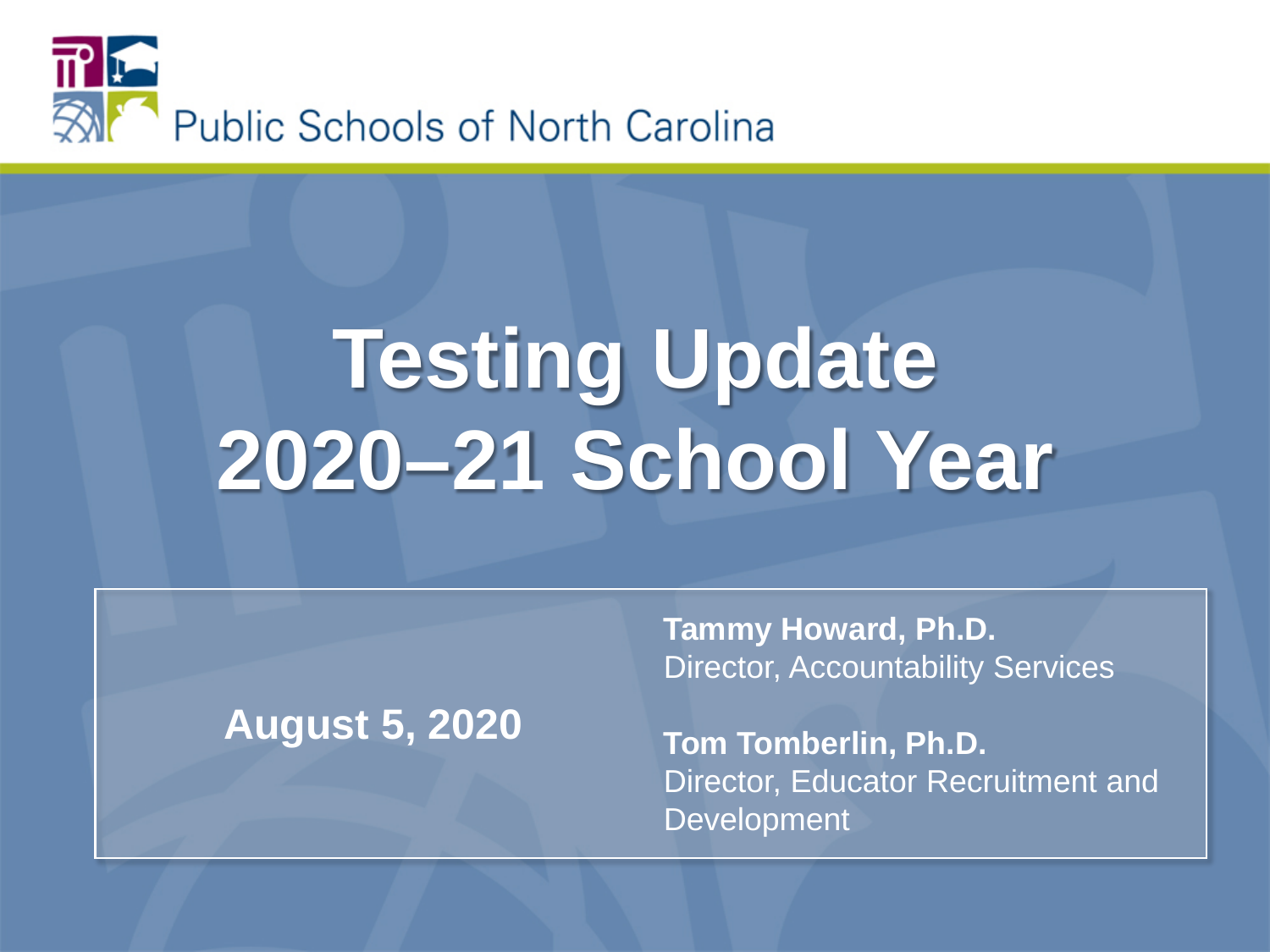#### **Introduction**

- Schools are returning on either Plan B or Plan C
- As of today, there is not a waiver from statewide testing or accountability for the 2020–21 school year
- The waiver from 2019–20 expired with the beginning of a new school year (July 7)

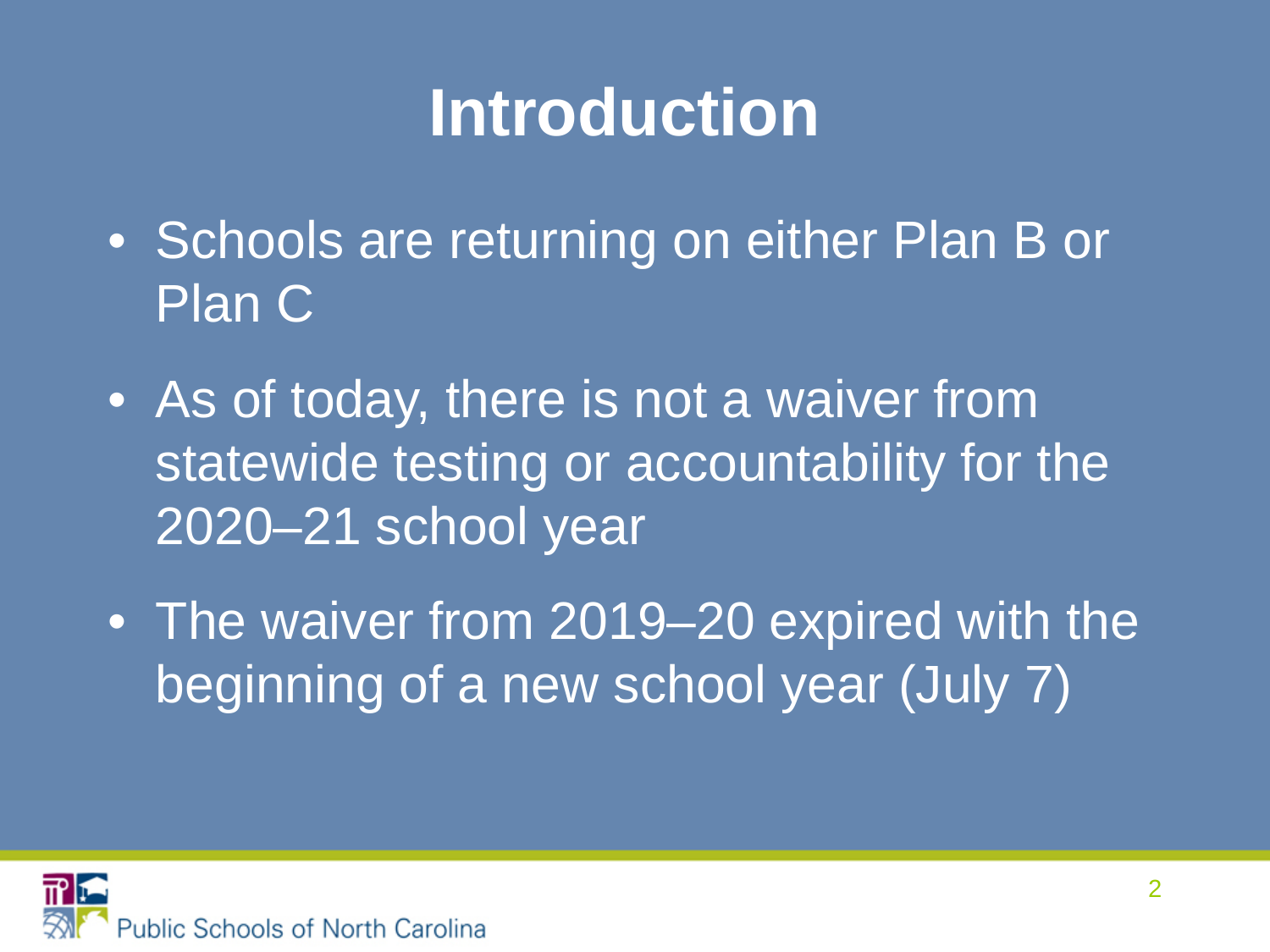#### **Testing**

• Informs parents, teachers, and school leaders of students' understanding of grade level content standards

#### **Accountability**

• Provides information on school performance on multiple indicators such as performance on tests, growth, English learners, etc.

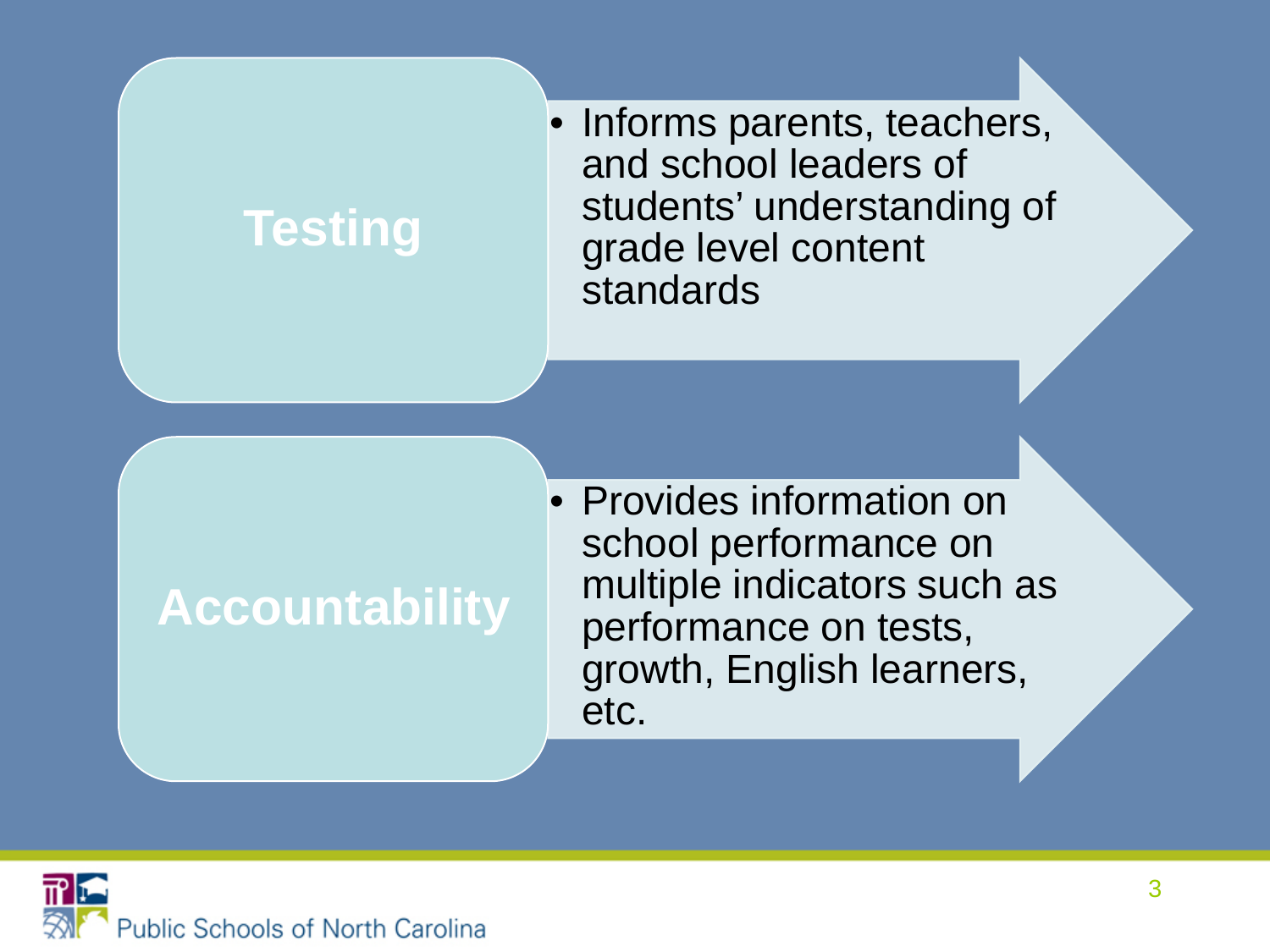#### **Current Testing Windows**

- Beginning-of-Grade 3 (BOG3) Test
	- Testing window is first 20 days of school year
- End-of-Course Tests (EOCs)
	- Testing begins in December for fall semester
	- Last 5/10 days of school semester/year
- End-of-Grade Tests (EOGs)
	- Last 5/10 days of school year

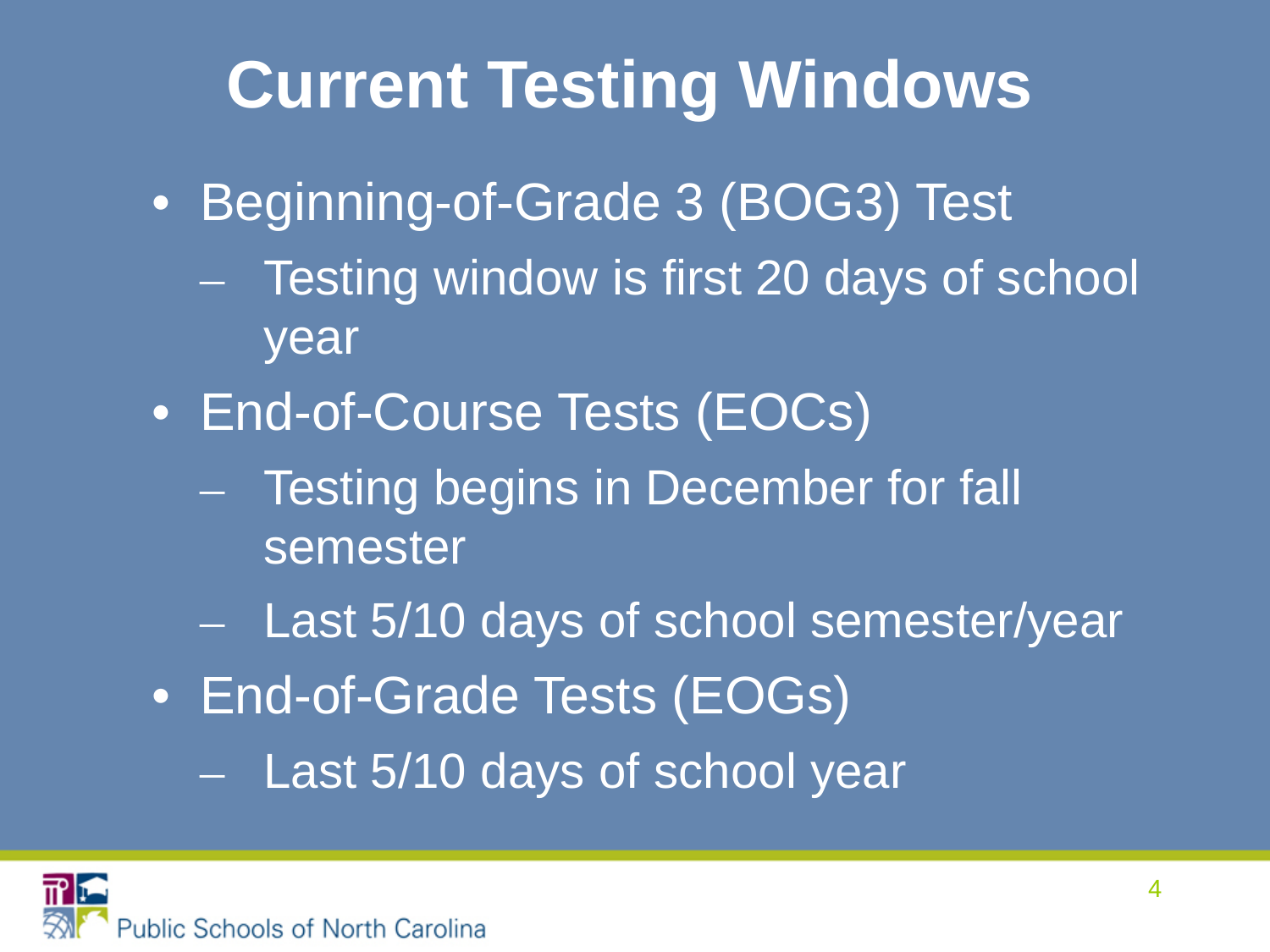# **Testing**

#### • Recommendation

- If students are remote, the tests (BOG3, EOC, or EOG) are administered when the students return to school or
- As a local decision, public school units may arrange for students to take the tests at a school sanctioned site that meets the Department of Health and Human Services requirements

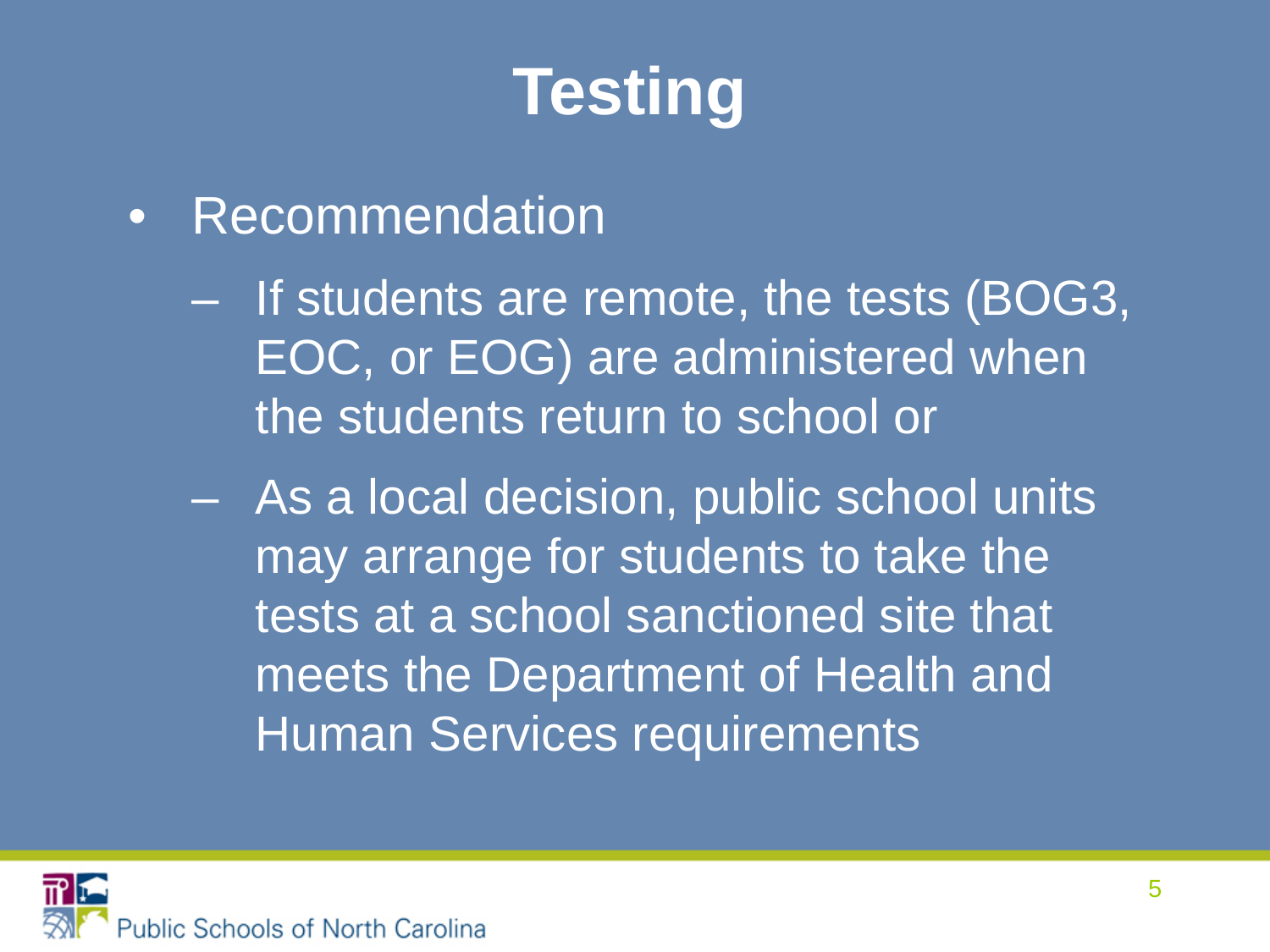# **Testing**

- Recommendation
	- For the 2020–21 school year, facilitate discussions to amend the state law so the required testing window for EOC tests and EOG tests is broader than the currently cited last five days of the semester or last 10 days of the school year

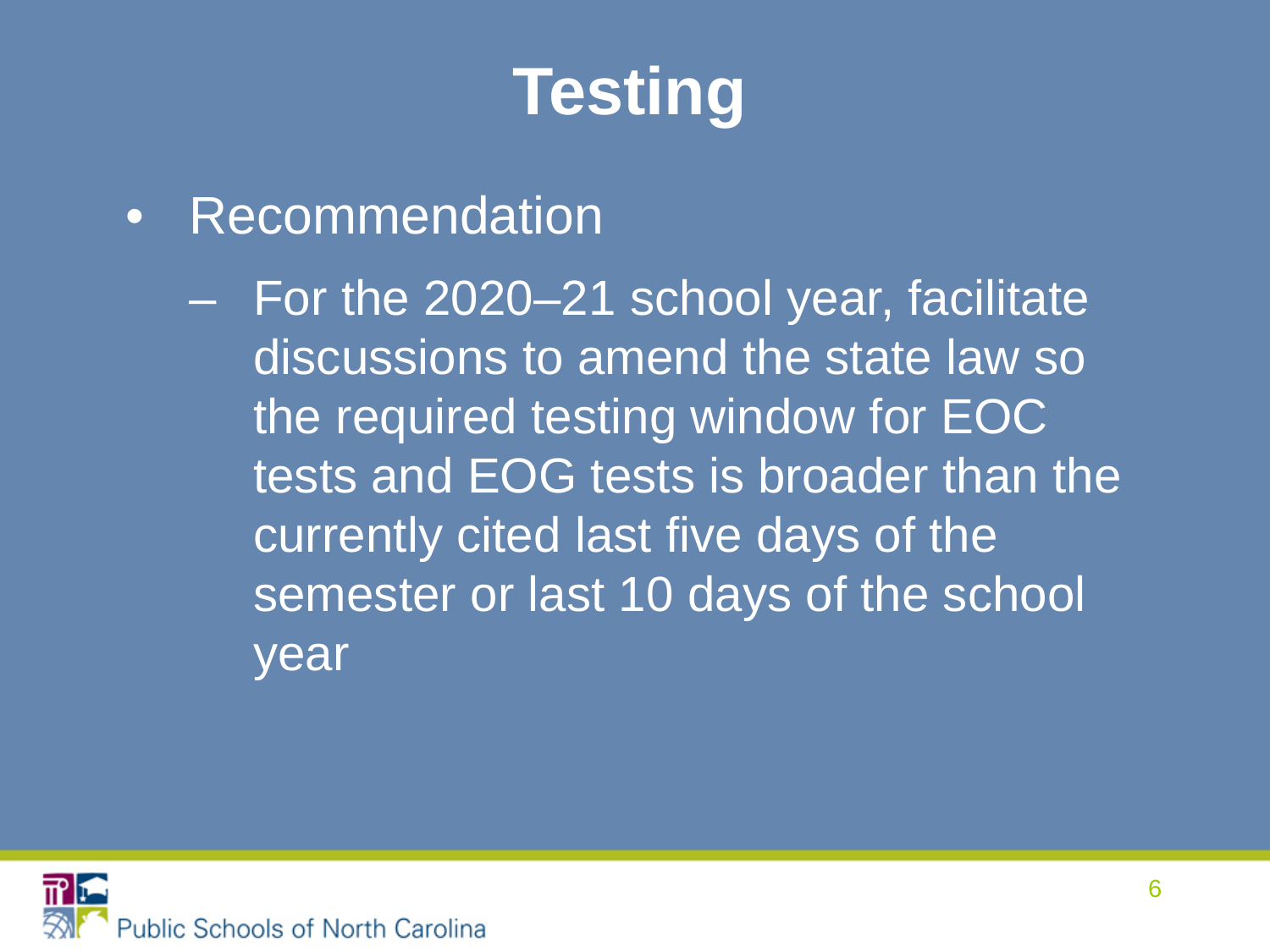## **Accountability**

- Recommendation
	- For the 2020–21 school year, review and analyze all data for appropriate use in any accountability report, including School Performance Grades and growth
		- **Any waiver from accountability, or a** waiver from statewide testing, would have to be given by the U.S. Department of Education and the North Carolina General Assembly

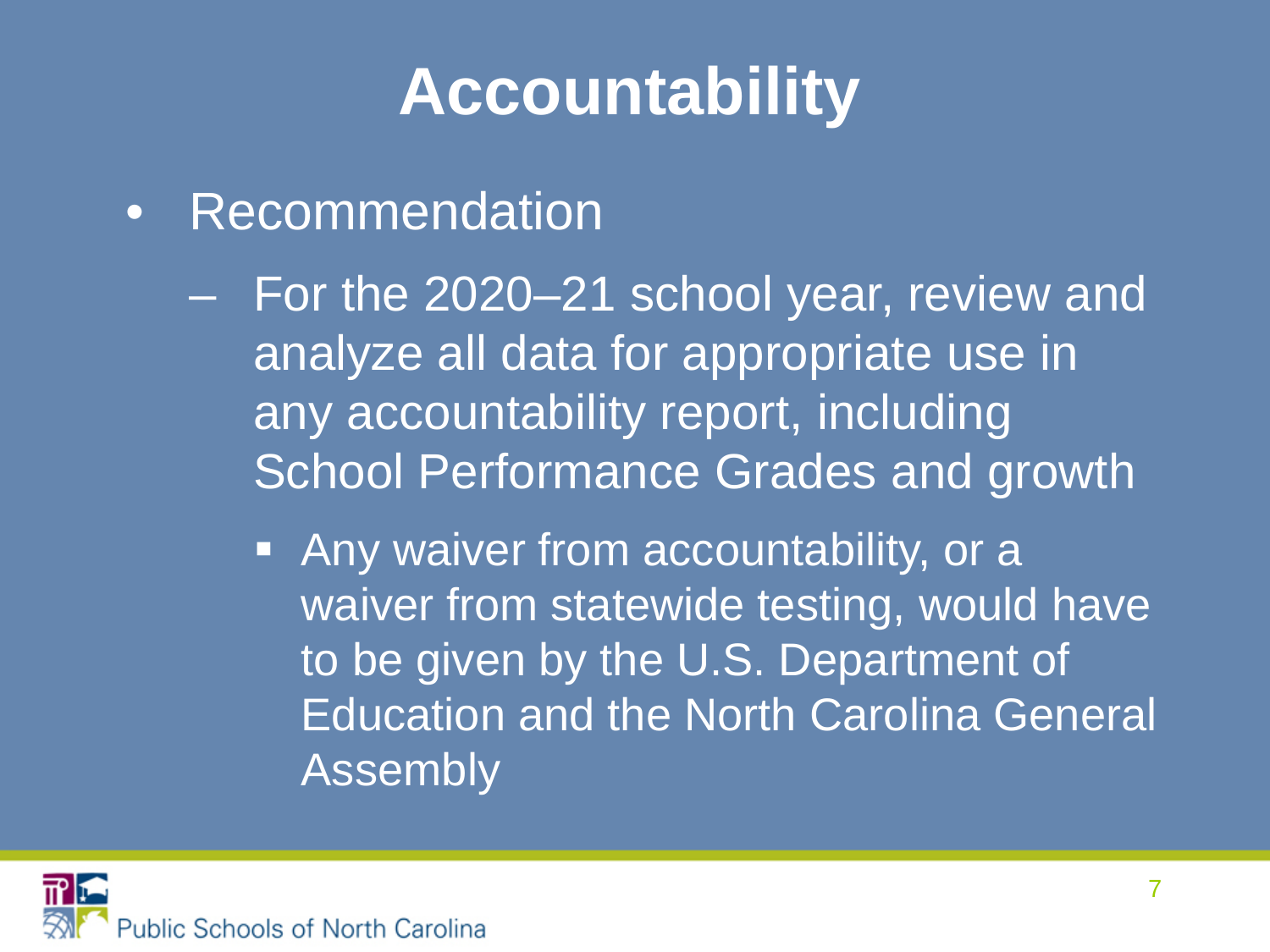### **Possible Use of Spring 2020 EOGs**

- Provide an EOG test (grades 4–8 reading and mathematics) and NC Math 1, and NC Math 2 for public school units to **voluntarily** administer at the beginning of the school year
	- Provide academic achievement level for each student to inform parents, teachers and school leaders of students' achievement on the **previous** grade level content standards